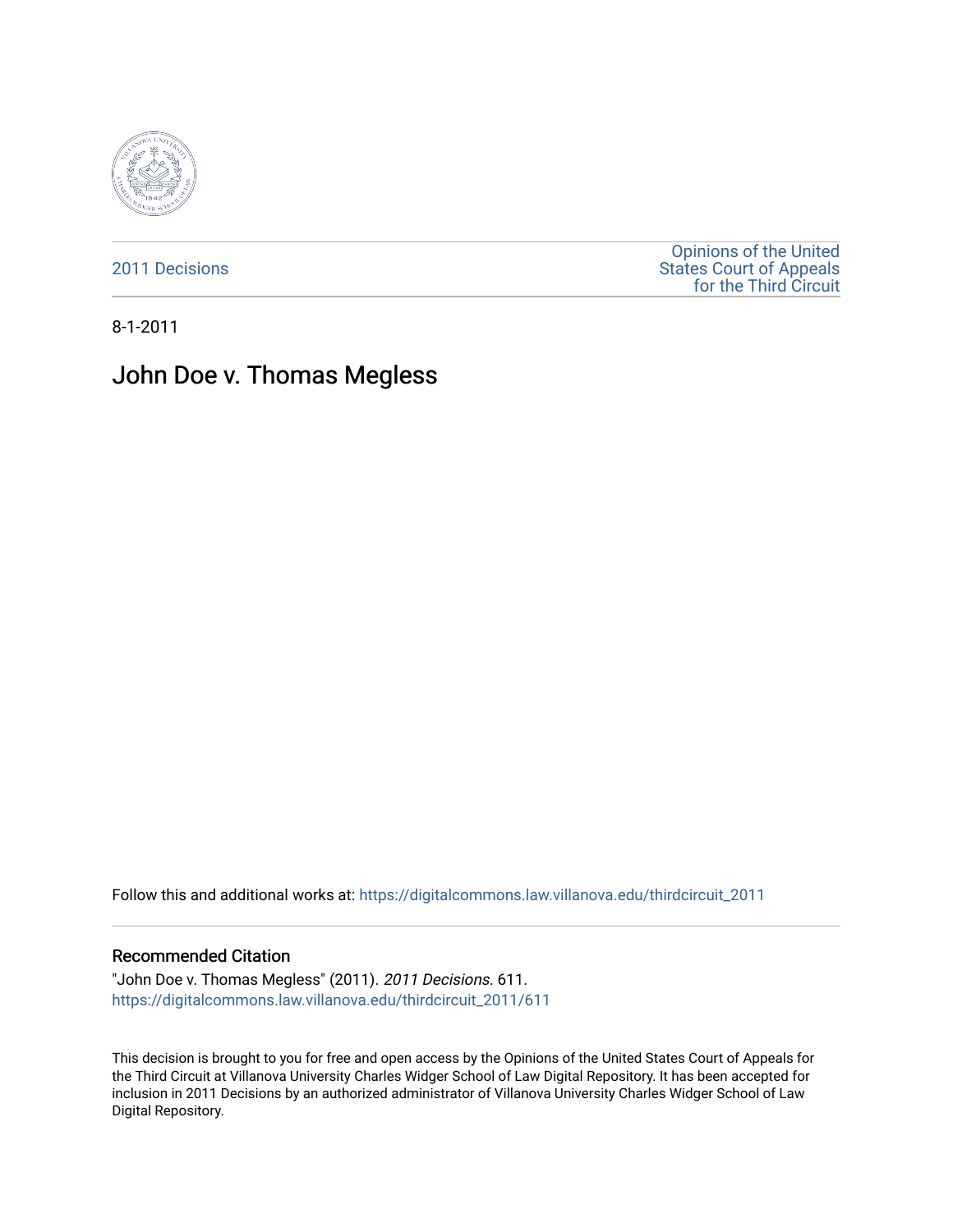### PRECEDENTIAL

## UNITED STATES COURT OF APPEALS FOR THE THIRD CIRCUIT

 $\overline{\phantom{a}}$ 

No. 10-4110  $\overline{\phantom{a}}$ 

JOHN DOE, Appellant

v.

THOMAS MEGLESS; RONALD M. FONOCK; UPPER MERION AREA SCHOOL DISTRICT; UPPER MERION AREA SCHOOL DISTRICT BOARD OF DIRECTORS; UPPER MERION TOWNSHIP

 $\overline{\phantom{a}}$ 

On Appeal from the United States District Court for the Eastern District of Pennsylvania (D.C. No. 2-10-cv-01008) District Judge: Honorable Juan R. Sánchez

 $\overline{\phantom{a}}$ 

Submitted Pursuant to Third Circuit LAR 34.1(a) May 24, 2011

> Before: FUENTES, FISHER and NYGAARD, *Circuit Judges*.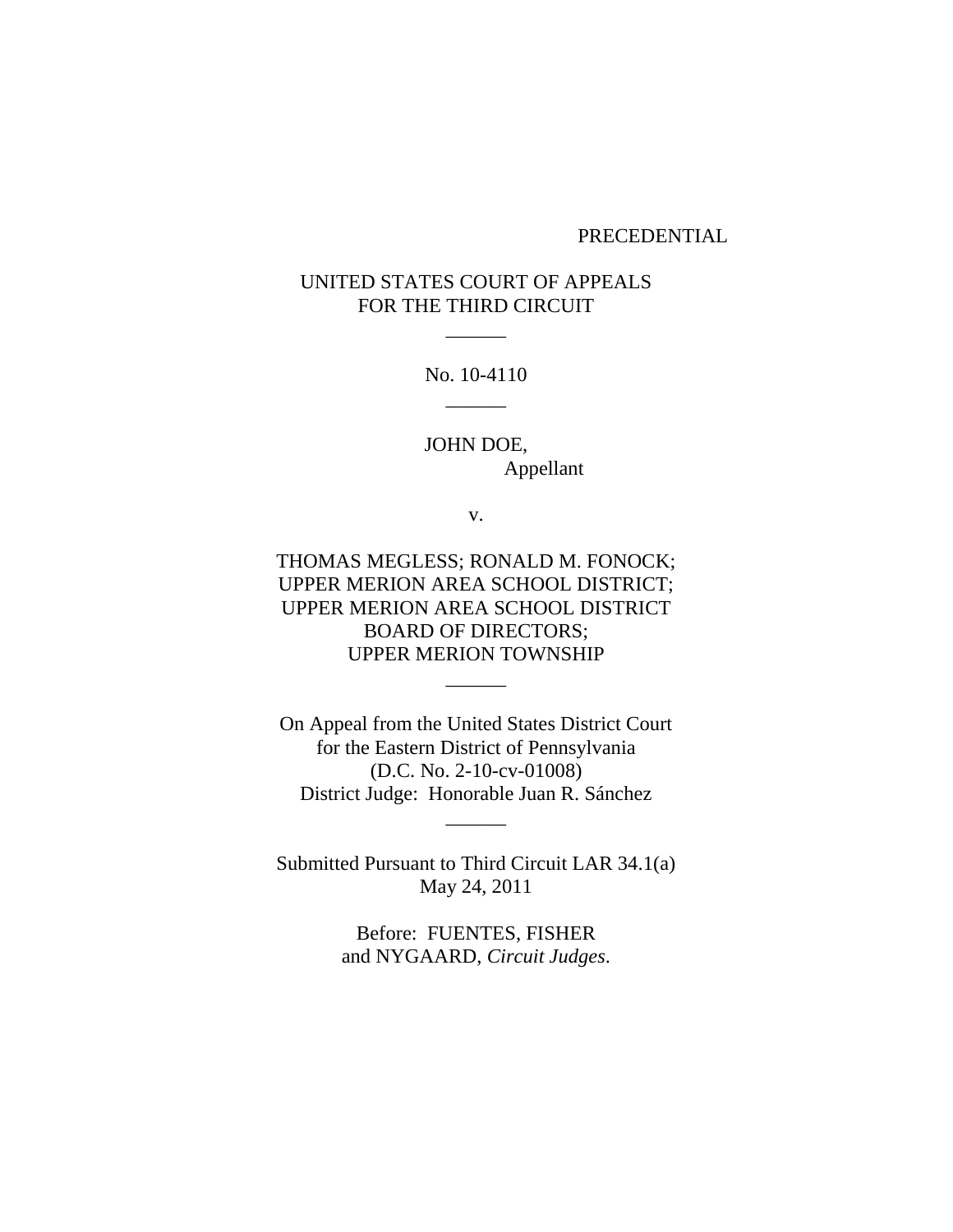(Filed: August 1, 2011)

Neil E. Botel Gerard K. Schrom Schrom & Shaffer 4 West Front Street Media, PA 19063 *Counsel for Appellant*

Scott M. Badami Fox Rothschild 10 Sentry Parkway, Suite 200 P.O. Box 3001 Blue Bell, PA 19422

Bonnie A. Young Fox Rothschild 2000 Market Street, 20th Floor Philadelphia, PA 19103 *Counsel for Appellees, Thomas Megless, Upper Merion Area School District, and Upper Merion Area School District Board of Directors*

Andrew J. Bellwoar Susan L. DiGiacomo Siana, Bellwoar & McAndrew 941 Pottstown Pike, Suite 200 Chester Springs, PA 19425 *Counsel for Appellees,Upper Merion Township and Ronald F. Fonock*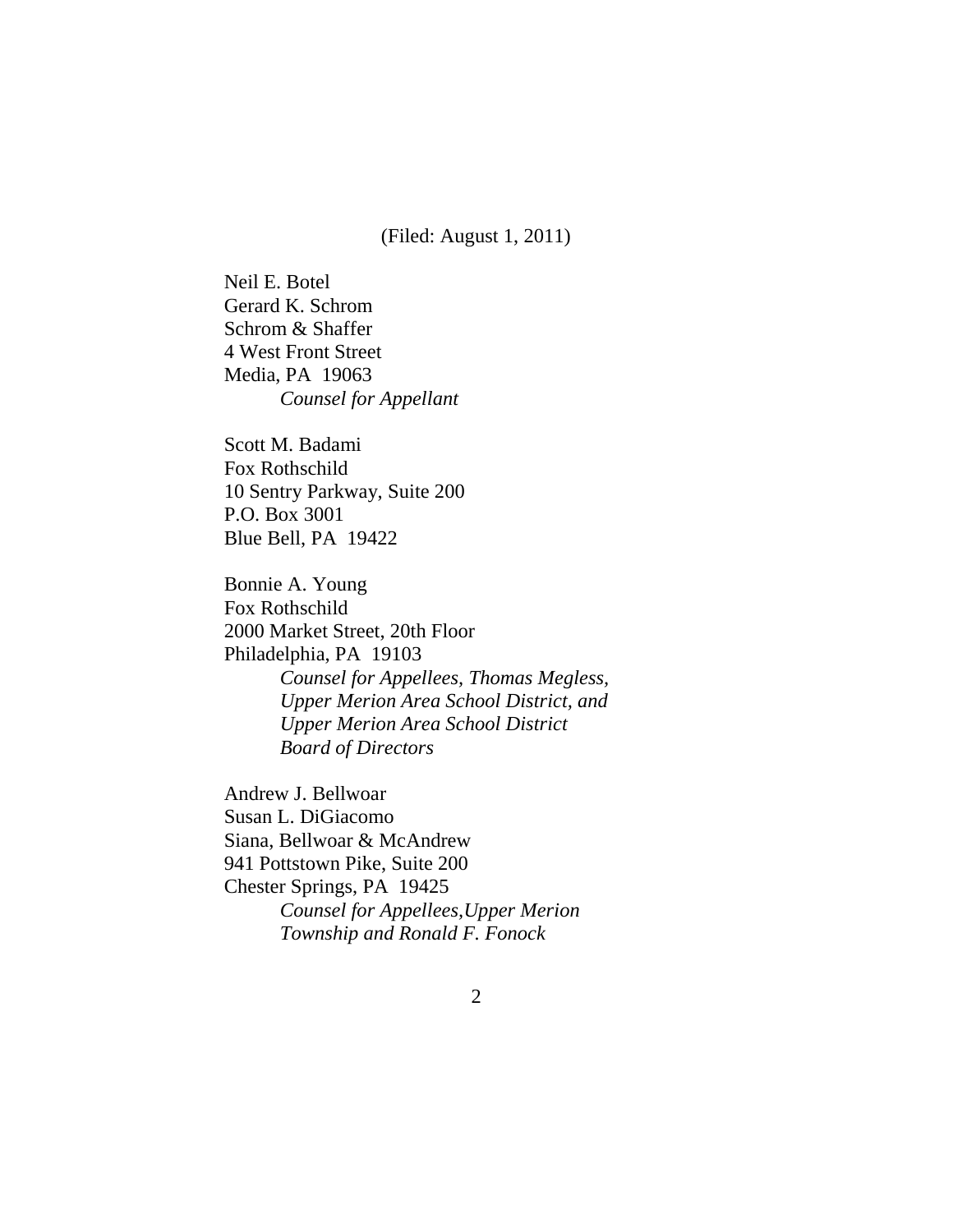### OPINION OF THE COURT  $\overline{\phantom{a}}$

 $\overline{\phantom{a}}$ 

FISHER, *Circuit Judge*.

John Doe appeals an order of the United States District Court for the Eastern District of Pennsylvania dismissing his claims against public officials and local government entities pursuant to Federal Rule of Civil Procedure 41(b). He claims the District Court abused its discretion by denying his motion to proceed anonymously and, when he failed to proceed using his real name, by dismissing his claims with prejudice. For the reasons stated below, we will affirm.

I.

This case centers on whether the District Court's decision to require Doe to litigate under his own name or face dismissal constituted an abuse of the District Court"s discretion.

Doe"s underlying claims are based on an email sent by Thomas Megless, Security Director of Upper Merion School District, and Ronald Fonock, Chief of Police of Upper Merion Township, to a distribution list of public officials and private citizens instructing them "if you see this person in or around the district schools, please contact the police." (App. at A72- 73.) The email allegedly included a flyer attachment, which used Doe"s real name and stated: "[Doe] has been known to hang around schools in Upper Merion and other townships.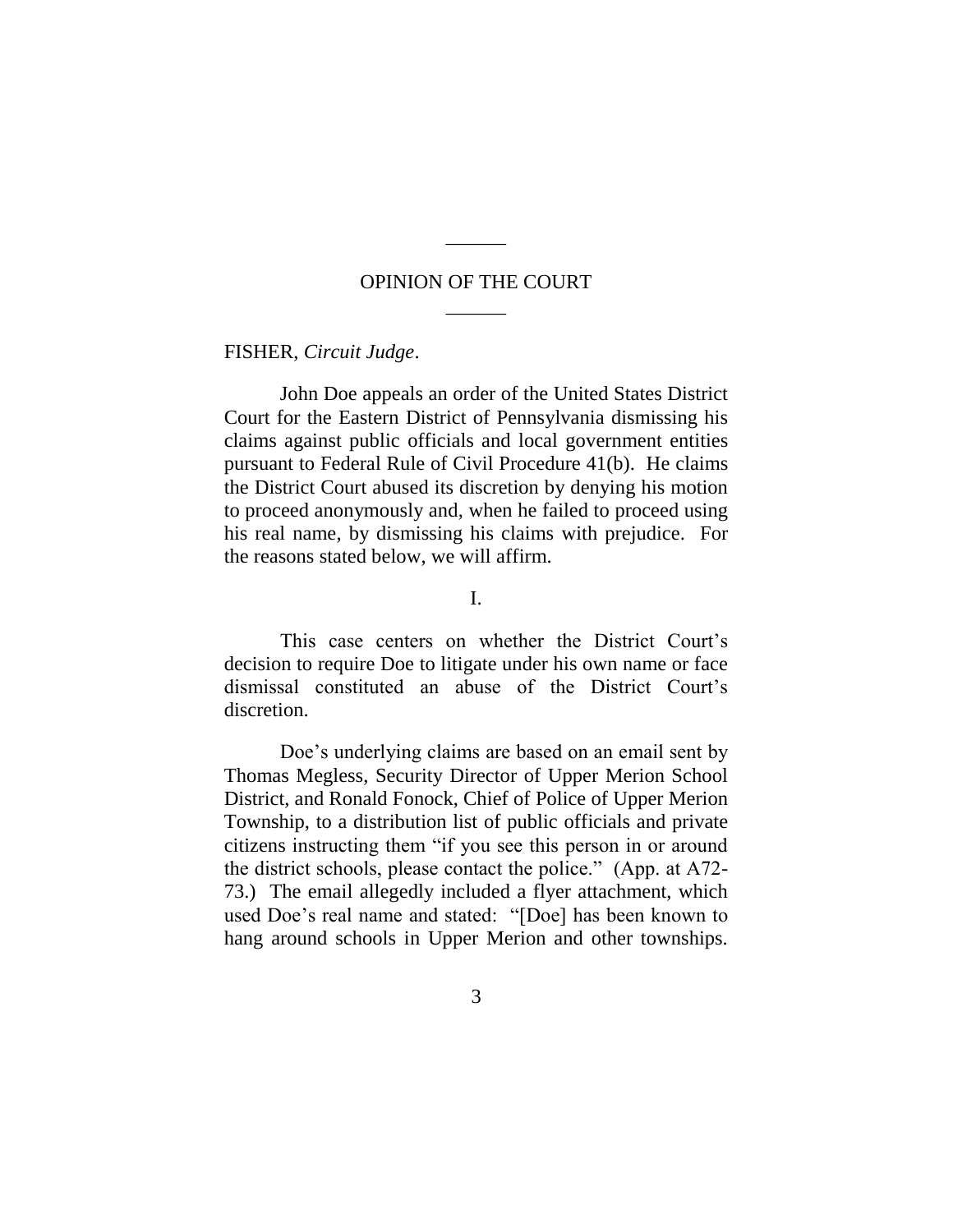He has not approached any kids at this point. [Doe]"s mental status is unknown. If seen stop and investigate." (*Id*. at A73.) The email contained his picture, his home address, the make, model, and license plate number of his vehicle, and his Pennsylvania driver"s license number. He asserts that the email was intended to (1) characterize him as a dangerous and potentially mentally unstable pedophile,<sup>1</sup> (2) authorize all recipients to stop and detain Doe on sight, and (3) authorize all recipients to investigate him.

Doe filed a complaint against Megless, Fonock, the Upper Merion Area School District, the Upper Merion Area School District Board of Directors, and Upper Merion Township (collectively the "Township"). He asserted several causes of action based on the sending and distribution of the email and flyer pursuant to 42 U.S.C. § 1983. He alleged that the Township (1) deprived him of his freedom of movement, (2) illegally seized his personal records, (3) violated his right to privacy, (4) conspired, and (5) failed to train, supervise and discipline agents.

In addition to his complaint, Doe filed a motion to proceed anonymously and an amended complaint. The Township filed a motion in opposition. The District Court denied his motion to proceed anonymously and directed him to file a complaint under his real name no later than August 20, 2010. The District Court advised Doe that failure to comply would result in dismissal of the action with prejudice. Despite the District Court's warning, the deadline passed, and

<sup>&</sup>lt;sup>1</sup> Neither the email nor the flyer used the word pedophile; the word was first used in Doe"s complaint.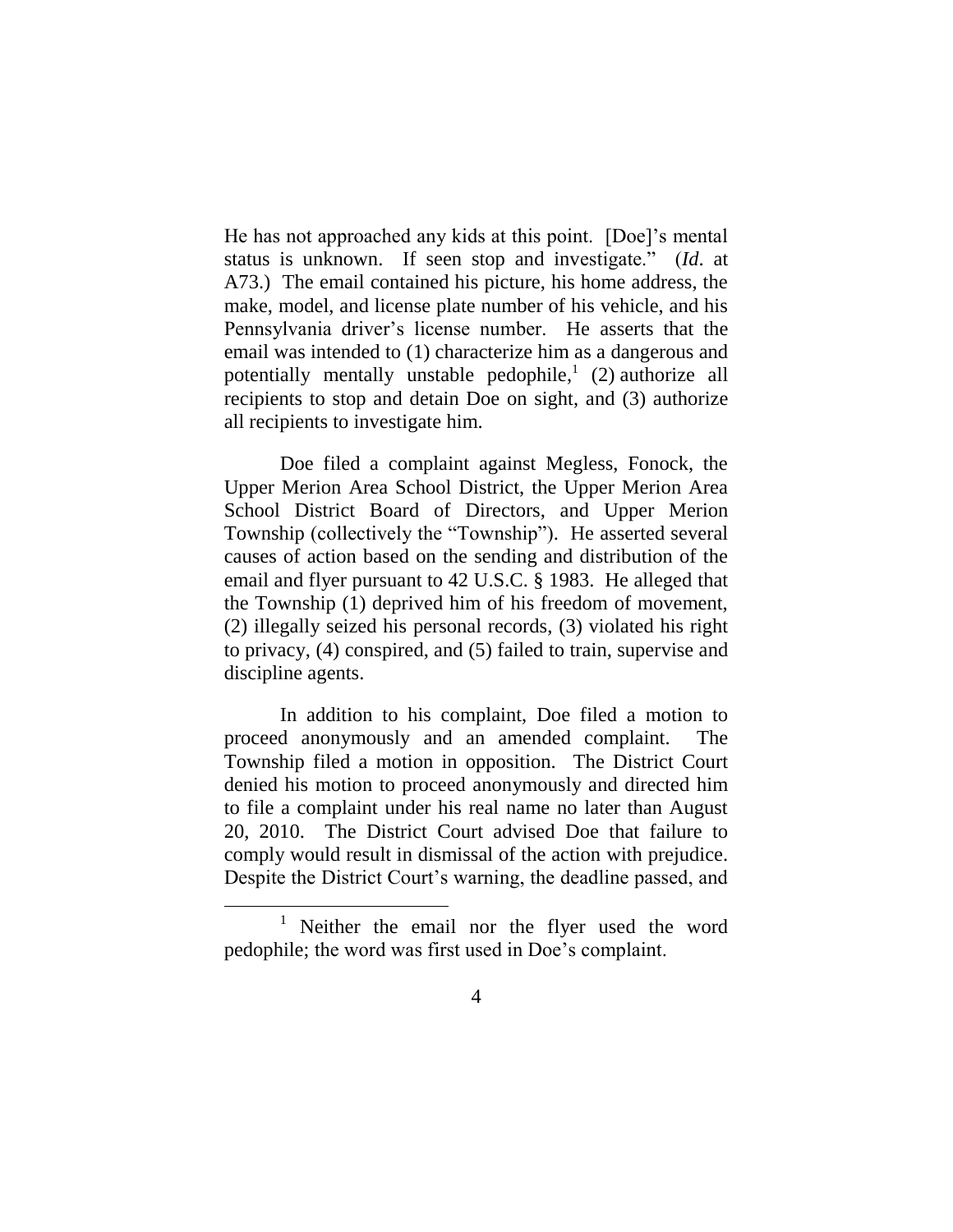Doe conveyed his intention not to file a complaint under his real name. On September 22, 2010, the District Court granted the Township"s motion to dismiss Doe"s amended complaint pursuant to Fed. R. Civ. P. 41(b). Doe filed a timely notice of appeal.

II.

The District Court had subject matter jurisdiction pursuant to 18 U.S.C. §§ 1331 and 1343, and we have jurisdiction pursuant to 28 U.S.C. § 1291. We review a district court's decision to deny a plaintiff permission to proceed anonymously for abuse of discretion. *Doe v. C.A.R.S. Protection Plus, Inc.*, 527 F.3d 358, 371 n.2 (3d Cir. 2008). "An abuse of discretion arises when the district court's decision "rests upon a clearly erroneous finding of fact, an errant conclusion of law or an improper application of law to fact."" *Oddi v. Ford Motor Co.*, 234 F.3d 136, 146 (3d Cir. 2000) (quoting *Hanover Potato Prods., Inc. v. Shalala*, 989 F.2d 123, 127 (3d Cir.1993)).

> "An abuse of discretion can also occur when no reasonable person would adopt the district court's view. We will not interfere with the district court's exercise of discretion unless there is a definite and firm conviction that the court below committed a clear error of judgment in the conclusion it reached upon a weighing of the relevant factors."

*Id.* (internal quotation marks and citations omitted).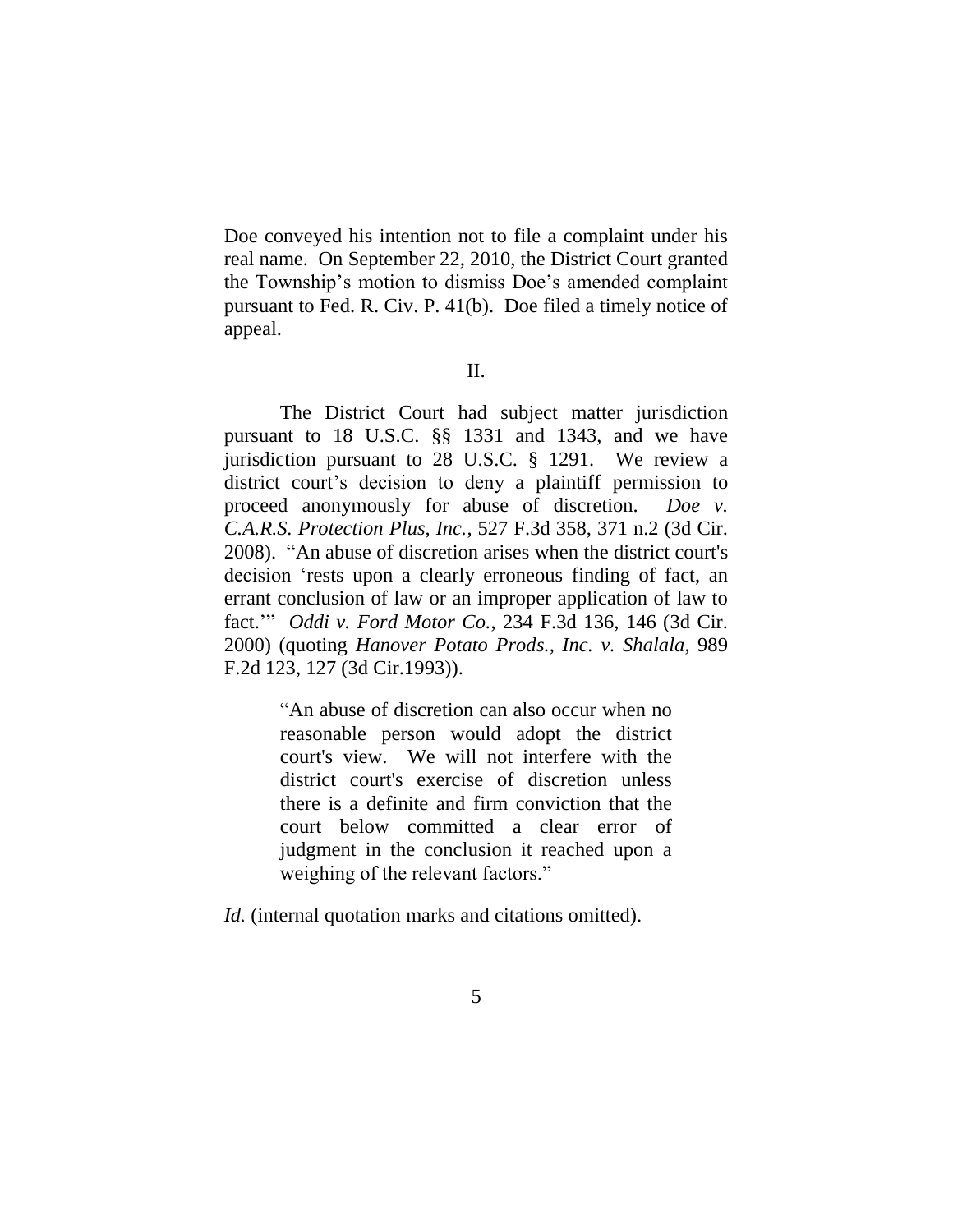Doe asserts that the District Court abused its discretion by denying his motion to proceed anonymously and by subsequently dismissing his claims. We address each issue in turn.

### III.

"[O]ne of the essential qualities of a Court of Justice [is] that its proceedings should be public." *Daubney v. Cooper*, 109 Eng. Rep. 438, 441 (K.B. 1829); *Nixon v. Warner Cmmc'n, Inc.*, 435 U.S. 589, 598-99 (1978). Rule 10(a) requires parties to a lawsuit to identify themselves in their respective pleadings. Fed. R. Civ. P. 10(a); *Doe v. Frank*, 951 F.2d 320, 322 (11th Cir. 1992). Courts have explained that Federal Rule of Civil Procedure 10(a) illustrates "the principle that judicial proceedings, civil as well as criminal, are to be conducted in public." *Doe v. Blue Cross & Blue Shield United*, 112 F.3d 869, 872 (7th Cir. 1997). "Identifying the parties to the proceeding is an important dimension of publicness. The people have a right to know who is using their courts." *Blue Cross*, 112 F.3d at 872; Fed. R. Civ. P. 10(a). And, defendants have a right to confront their accusers. *See S. Methodist Univ. Ass'n of Women Law Students v. Wynne & Jaffe*, 599 F.2d 707, 713 (5th Cir. 1979). A plaintiff"s use of a pseudonym "runs afoul of the public"s common law right of access to judicial proceedings." *Does I Thru XXIII v. Advanced Textile Corp.*, 214 F.3d 1058, 1067 (9th Cir. 2000).

While not expressly permitted under Federal Rule of Civil Procedure 10(a), in exceptional cases courts have allowed a party to proceed anonymously. *See*, *e.g*., *C.A.R.S.*,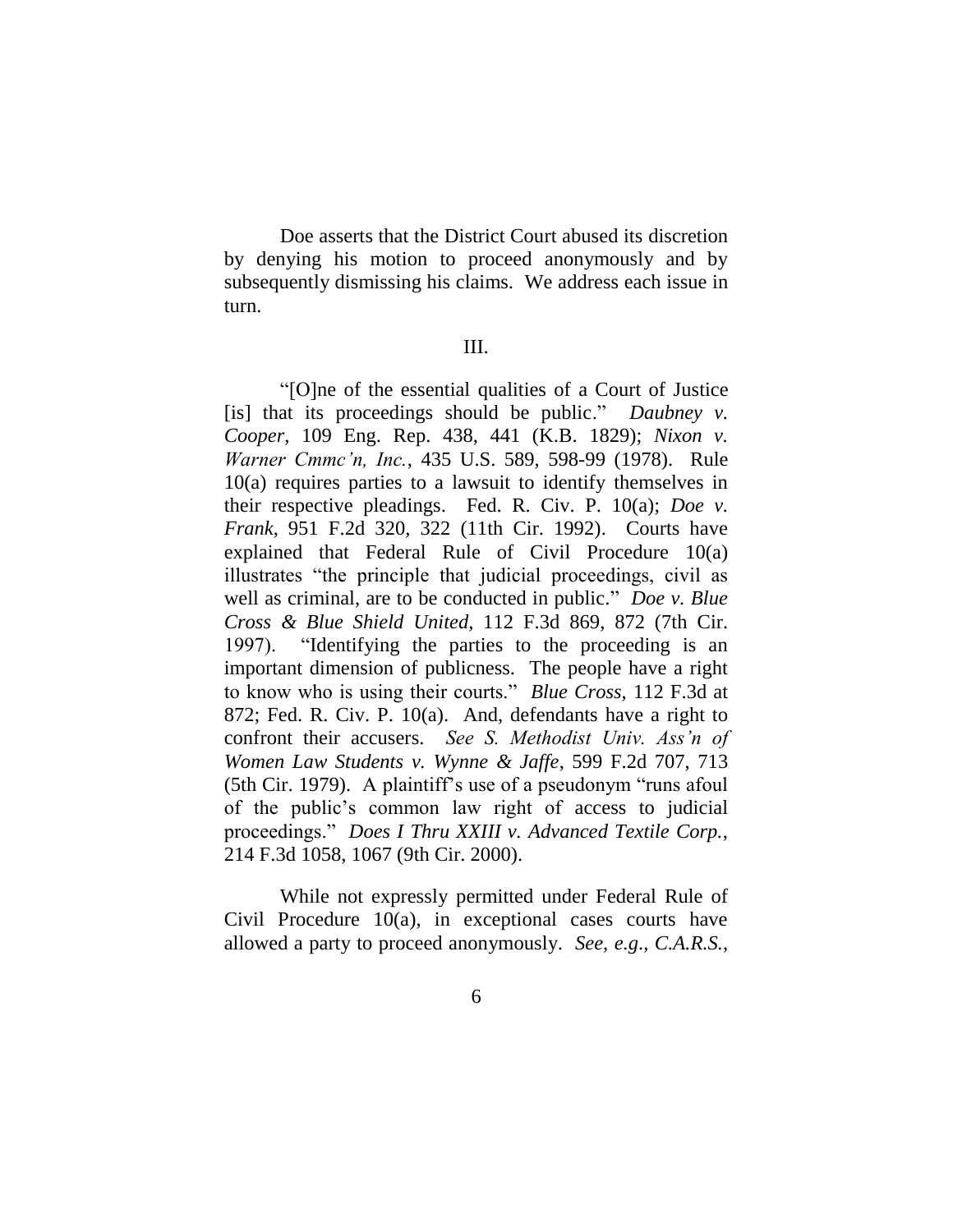527 F.3d at 371 n.2. That a plaintiff may suffer embarrassment or economic harm is not enough. *Id.* Instead, a plaintiff must show "both (1) a fear of severe harm, and (2) that the fear of severe harm is reasonable." *Doe v. Kamehameha Sch./Bernice Pauahi Bishop Estate*, 596 F.3d 1036, 1043 (9th Cir. 2010). Examples of areas where courts have allowed pseudonyms include cases involving "abortion, birth control, transexuality, mental illness, welfare rights of illegitimate children, AIDS, and homosexuality." *Doe v. Borough of Morrisville*, 130 F.R.D. 612, 614 (E.D. Pa. 1990).

While we have affirmed district courts' decisions on motions to proceed anonymously, we have never set out a test for courts to apply to determine if a litigant's reasonable fear of severe harm outweighs the public"s interest in open judicial proceedings. *C.A.R.S.*, 527 F.3d at 371 n.2. Many of our sister courts of appeals have provided such guidance. *See*, *e.g.*, *Sealed Plaintiff v. Sealed Defendant*, 537 F.3d 185, 189- 90 (2d Cir. 2008); *Doe v. Porter*, 370 F.3d 558, 560 (6th Cir. 2004); *Advanced Textile Corp.*, 214 F.3d at 1068; *M.M. v. Zavaras*, 139 F.3d 798, 803 (10th Cir. 1998); *James v. Jacobson*, 6 F.3d 233, 242 (4th Cir. 1993); *Frank*, 951 F.2d at 323; *Doe v. Stegall*, 653 F.2d 180, 186 (5th Cir. Unit A 1981). When a litigant sufficiently alleges that he or she has a reasonable fear of severe harm from litigating without a pseudonym, courts of appeals are in agreement that district courts should balance a plaintiff"s interest and fear against the public"s strong interest in an open litigation process. *Sealed Plaintiff*, 537 F.3d at 189-90; *Porter*, 370 F.3d at 560; *Advanced Textile Corp.*, 214 F.3d at 1068; *Zavaras*, 139 F.3d at 803; *Jacobson*, 6 F.3d at 242; *Frank*, 951 F.2d at 323;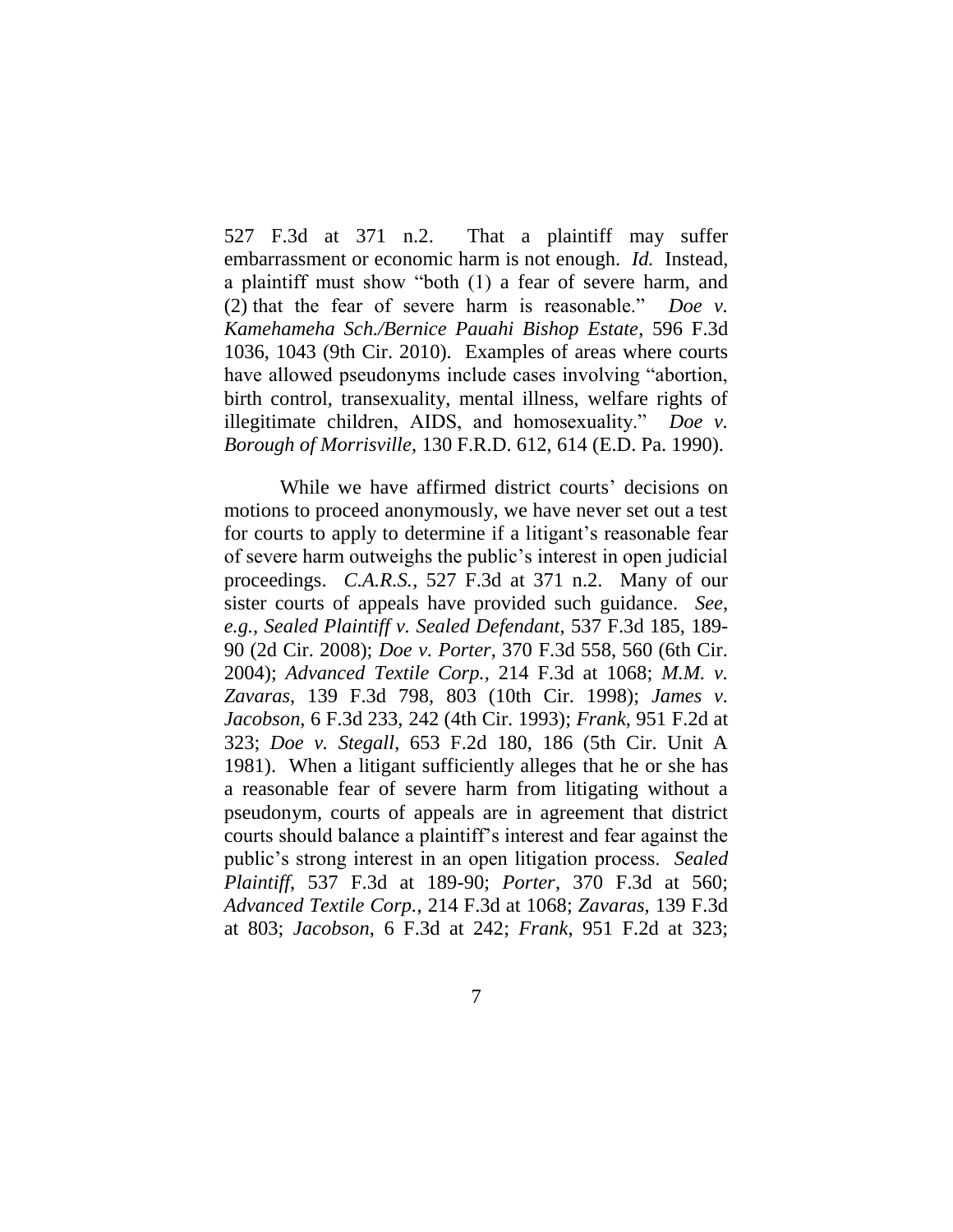*Stegall*, 653 F.2d at 186. While the courts of appeals have agreed that district courts should apply a balancing test, each case presents a slightly different list of factors for courts to consider. $2$  While one could conclude that there is a conflict as

<sup>2</sup> *Compare Sealed Plaintiff*, 537 F.3d at 190 (directing courts to consider (1) whether the litigation involves matters that are highly sensitive and of a personal nature; (2) whether identification poses a risk of retaliatory physical harm or mental harm to the party seeking to proceed anonymously or even more critically, to innocent non-parties; (3) whether identification presents other harms and the likely severity of those harms, including whether the injury litigated against would be incurred as a result of the disclosure of the plaintiff"s identity; (4) whether the plaintiff is particularly vulnerable to the possible harms of disclosure; (5) whether the suit is challenging the actions of the government or that of private parties; (6) whether the defendant is prejudiced by allowing the plaintiff to press his claims anonymously, and whether any prejudice can be mitigated by the district court; (7) whether the plaintiff"s identity has thus far been kept confidential; (8) whether the public"s interest in the litigation is furthered by requiring the plaintiff to disclose his identity; (9) whether, because of the purely legal nature of the issues presented or otherwise, there is an atypically weak public interest in knowing the litigants' identities; and (10) whether there are any alternative mechanisms for protecting the confidentiality of the plaintiff) *with Advanced Textile Corp.*, 214 F.3d at 1068 (directing courts to consider (1) the severity of the threatened harm; (2) the reasonableness of the anonymous party"s fears; (3) the anonymous party"s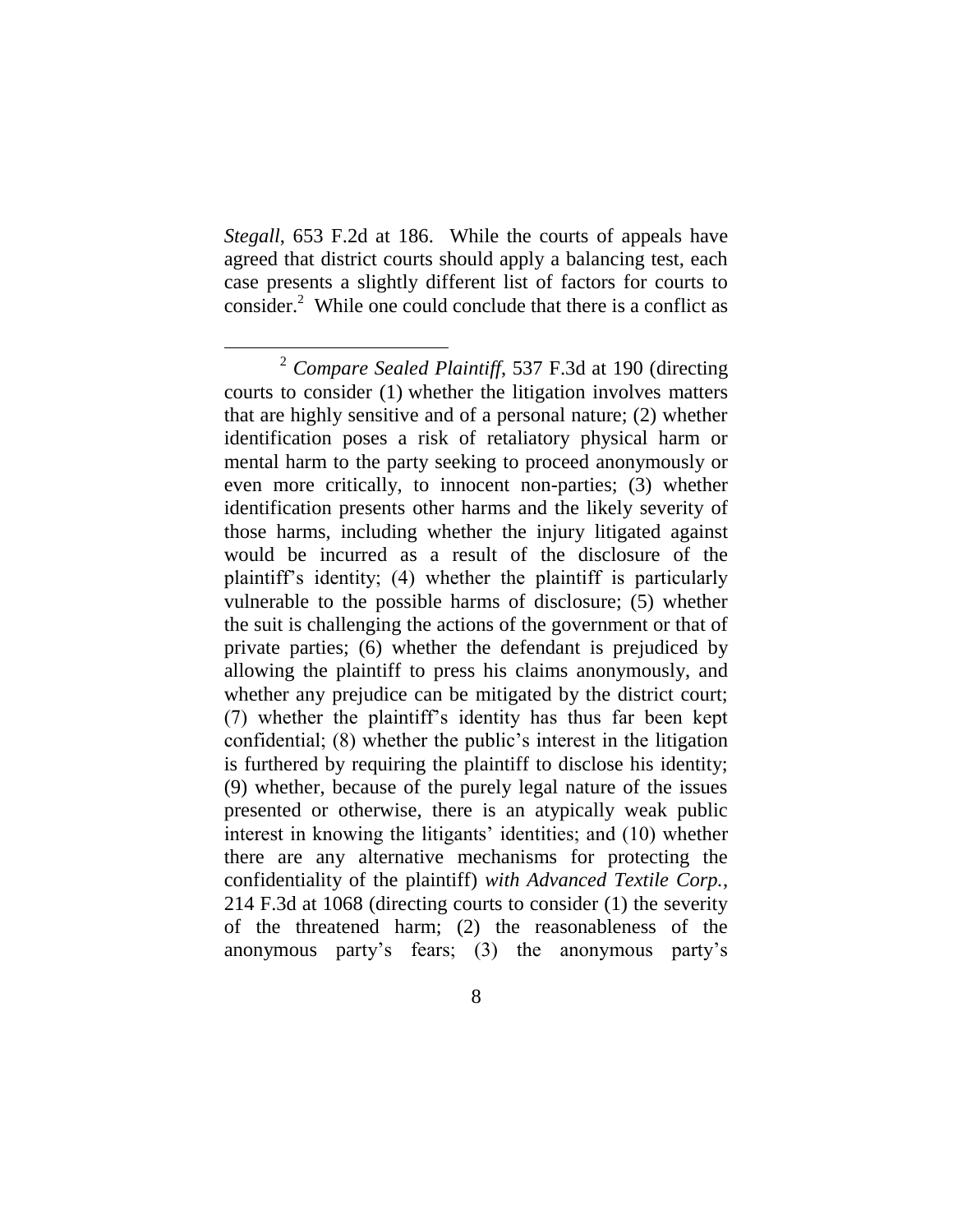a result of the different factors, each court has agreed that their list of factors is not exhaustive. *See*, *e.g.*, *id.* Further, each court agrees that the purpose of the balancing test is to allow a district court to determine whether a litigant has a reasonable fear of severe harm that outweighs the public"s interest in open litigation. *Kamehameha Schools*, 596 F.3d at 1043.

Courts within our circuit have been balancing these competing interests for the last fifteen years without our guidance. *See*, *e.g.*, *Doe v. Evans*, 202 F.R.D. 173, 175 (E.D. Pa. 2001). They have primarily relied on a test for the use of pseudonyms set forth in *Doe v. Provident Life and Acc. Ins. Co.*, 176 F.R.D. 464, 467 (E.D. Pa. 1997). That case set forth a non-exhaustive list of factors to be weighed both in favor of anonymity and also factors that favor the traditional rule of openness. *Id.* The factors in favor of anonymity included:

> "(1) the extent to which the identity of the litigant has been kept confidential; (2) the bases upon which disclosure is feared or sought to be avoided, and the substantiality of these bases; (3) the magnitude of the public interest in maintaining the confidentiality of the litigant's identity; (4) whether, because of the purely legal nature of the issues presented or

vulnerability to such retaliation; (4) the prejudice to the opposing party; (5) whether the proceedings can be structured to mitigate that prejudice; and (6) whether the public"s interest would be best served by requiring the litigants to reveal their identities).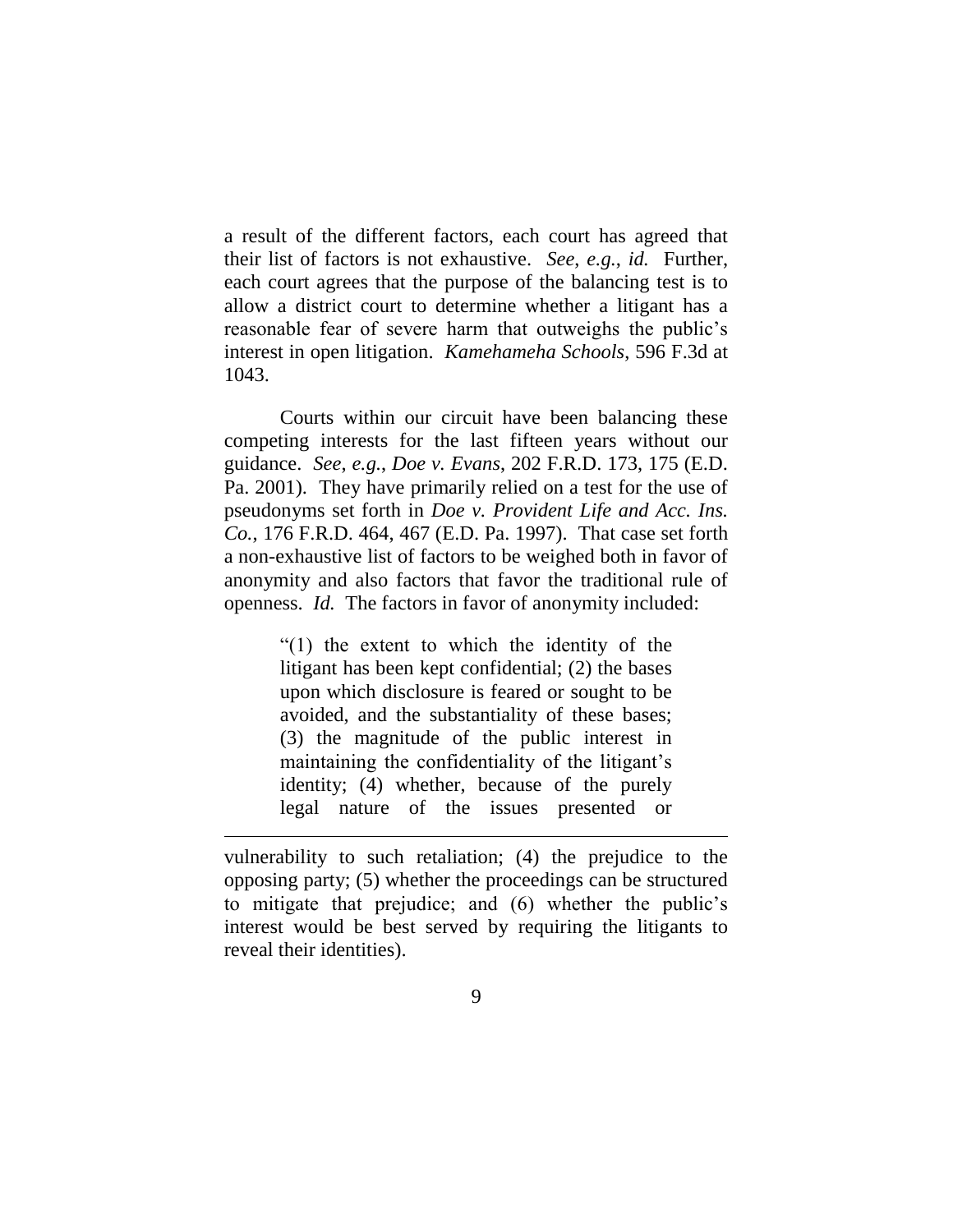otherwise, there is an atypically weak public interest in knowing the litigant's identities;  $(5)$ the undesirability of an outcome adverse to the pseudonymous party and attributable to his refusal to pursue the case at the price of being publicly identified; and (6) whether the party seeking to sue pseudonymously has illegitimate ulterior motives."

*Id.* at 467-68. On the other side of the scale, factors disfavoring anonymity included:

> "(1) the universal level of public interest in access to the identities of litigants; (2) whether, because of the subject matter of this litigation, the status of the litigant as a public figure, or otherwise, there is a particularly strong interest in knowing the litigant"s identities, beyond the public"s interest which is normally obtained; and (3) whether the opposition to pseudonym by counsel, the public, or the press is illegitimately motivated."

*Id.* The *Provident Life* Court noted that its list of factors is not comprehensive, and that trial courts "will always be required to consider those [other] factors which the facts of the particular case implicate." *Id.* at 468. District courts have applied these nine factors successfully and without further guidance. *See*, *e.g.*, *Doe v. United Behavioral Health*, No. 10-5192, -- F.R.D. ---, 2010 WL 5173206 at \*2 (E.D. Pa. Dec. 10, 2010); *F.B. v. East Stroudsburg Univ.*, No. 3:09cv525, --F.R.D.---, 2009 WL 2003363 at \*2 (M.D. Pa.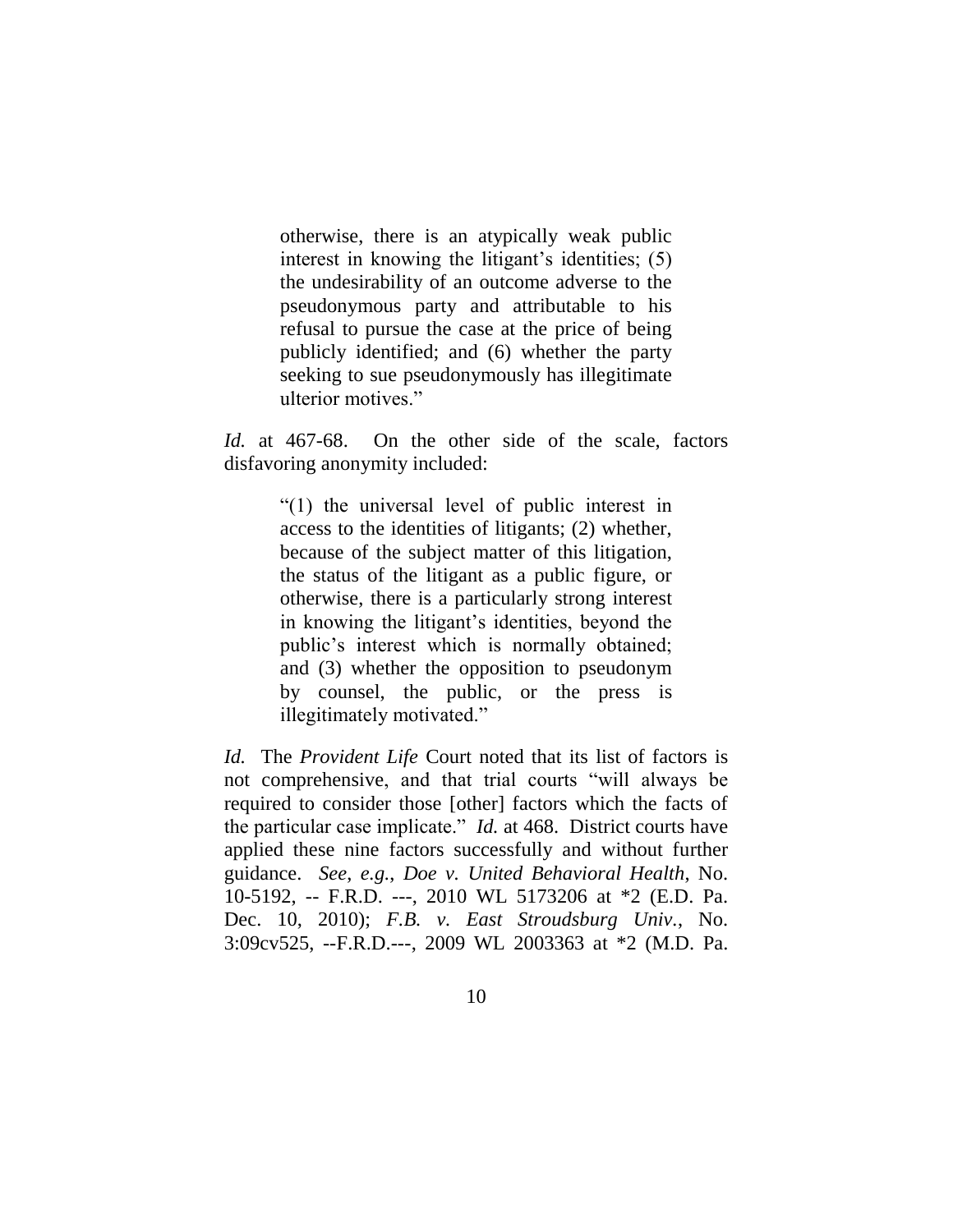July 7, 2009); *Doe v. Hartford Life and Acc. Ins. Co.*, 237 F.R.D. 545, 548 (D.N.J. 2006); *Evans*, 202 F.R.D. at 175-76. As district courts have been able to apply the *Provident Life*  test and it does not conflict with the tests that have been adopted by our sister circuits, we see no value in upsetting its application. Accordingly, we endorse it.

Here, the District Court did not abuse its discretion in concluding that Doe would not suffer substantial harm that might sufficiently outweigh the public interest in an open trial. It correctly applied the *Provident Life* test. *Doe v. Megless*, 2010 WL 3076246, at \*2 (E.D. Pa. Aug. 5, 2010). Because the flyer neither accused Doe of criminal behavior or mental illness, nor disclosed highly sensitive personal information, he did not demonstrate that disclosing his identity would cause him substantial "irreparable harm." *Id.* at \*3.

Addressing each factor in order, first, has the identity of the litigant been kept confidential? At no point has Doe"s identity been confidential. As the District Court recognized, "The flyer which forms the basis of Plaintiff"s complaint [], reveals his identity to the public. It was sent to many Upper Merion residents, and countless people in the community viewed it." *Id.* at \*5. We note that this is not a situation where an opposing litigant publicized the identity of a party that wished to remain confidential with the intention of defeating a motion to proceed anonymously. Second, what harm is the litigant seeking to avoid, and is the litigant's fear reasonable? Doe fears that if others learn of his identity, they will believe that he is a pedophile. As the District Court noted, "[w]hile there are social stigmas attached to pedophilic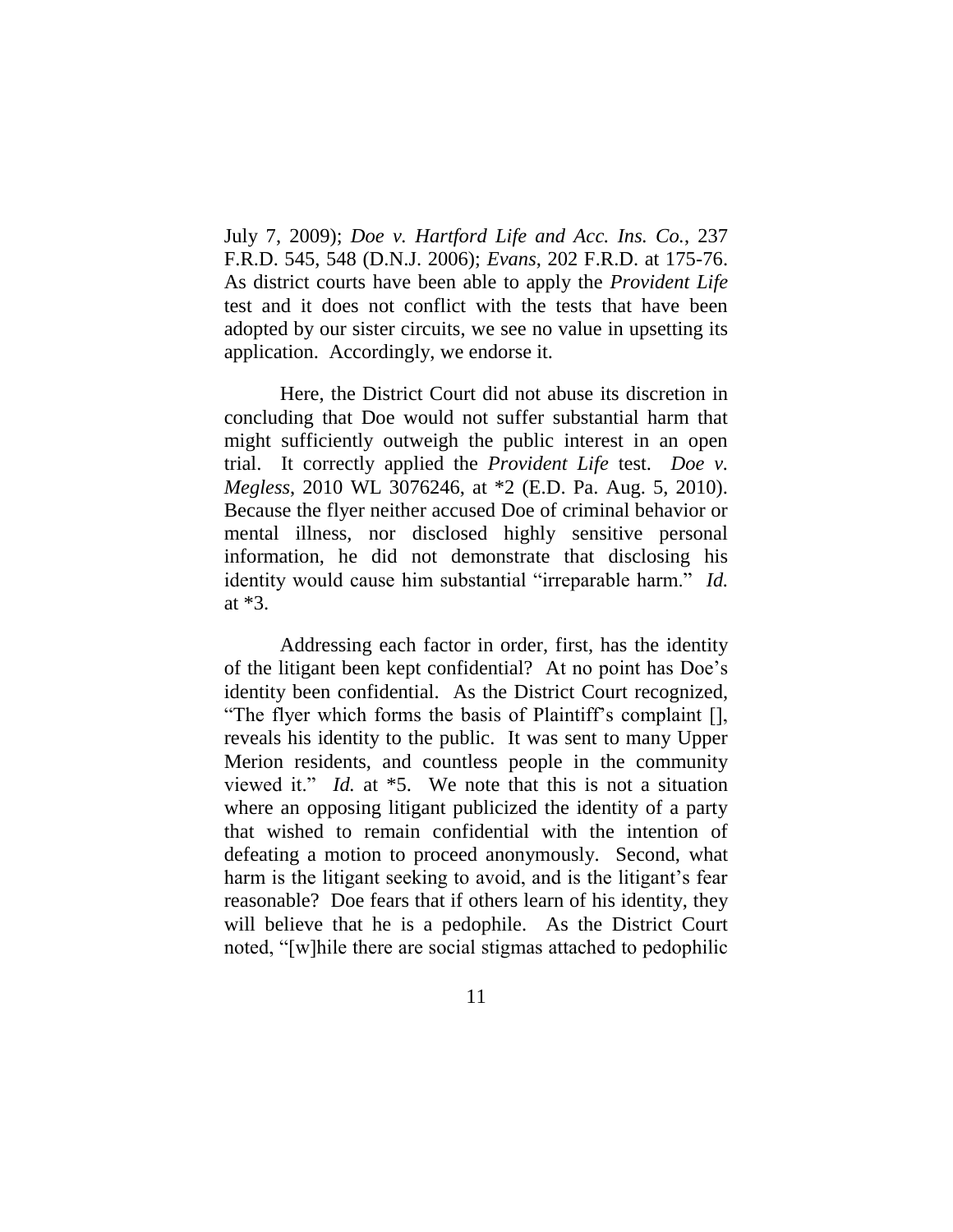behavior, whether Plaintiff is a pedophile is not at issue here. Instead, the question is whether Defendants can be liable for distributing a flyer stating Plaintiff was acting suspiciously in the vicinity of schools." *Id.* at 6. Further, to the extent that the flyers publicly accused him of being a pedophile, litigating publicly will afford Doe the opportunity to clear his name in the community. Litigating publicly will not contribute further to the harm that he alleges has already occurred. Third, if this litigant is forced to reveal his or her name, will other similarly situated litigants be deterred from litigating claims that the public would like to have litigated? There is no evidence that requiring Doe to disclose his name will deter other similarly situated plaintiffs from suing in the future. As the District Court recognized, there is no allegation that falsely created suspicious persons alerts are a widespread problem in Upper Merion. *Id.* Fourth, are the facts not relevant to the outcome of the claim? Doe's claim is not a purely legal claim. As the District Court recognized, "[t]his case is fact-sensitive because Plaintiff alleges Defendants illegally seized his department of motor vehicle data and prevented his freedom of movement in the community." *Id.* Fifth, will the claim be resolved on its merits if the litigant is denied the opportunity to proceed using a pseudonym, or will the litigant potentially sacrifice a potentially valid claim simply to preserve their anonymity? The fifth factor weighs in Doe's favor. Doe argued that the public is harmed when alleged abuses of power by public officials go unchallenged because plaintiffs fear litigating publicly. The District Court recognized that this position has merit. *Id.* at 7. We too recognize that it has merit, however, a plaintiff"s stubborn refusal to litigate openly by itself cannot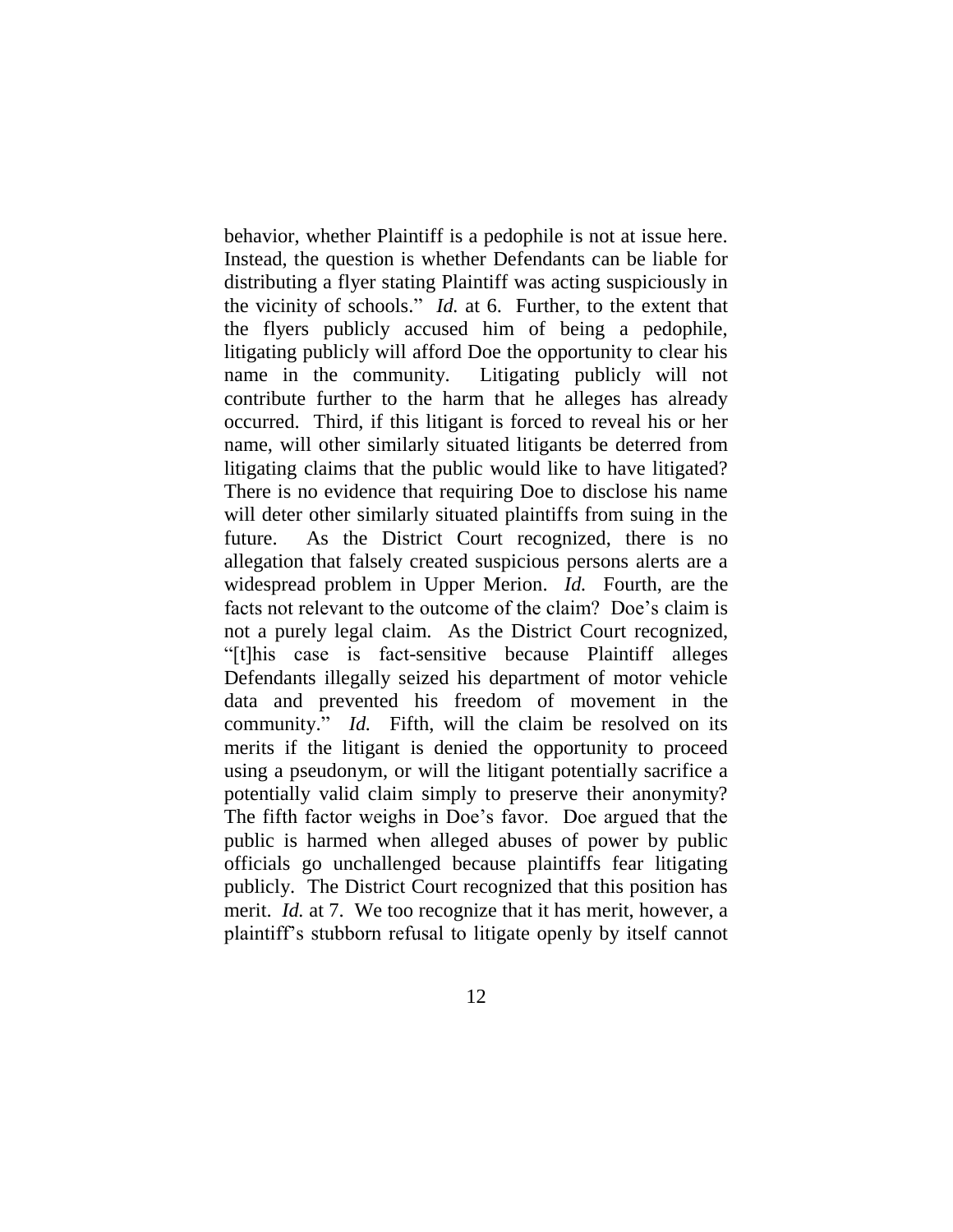outweigh the public"s interest in open trials. Sixth, is the litigant seeking to use a pseudonym for nefarious reasons? There is no allegation that Doe has an illegal or ulterior motive in his desire to hide his name. Only the fifth factor weighs in favor of allowing Doe to proceed anonymously.

Turning to the next grouping of factors, first, we must acknowledge the thumb on the scale that is the universal interest in favor of open judicial proceedings. There is universal public interest in access to the identities of litigants. This weighs in favor of disclosing Doe"s identity. Second, does the subject of the litigation heighten the public"s interest? Here, interest "is heightened because Defendants are public officials and government bodies." *Id*. This factor supports disclosure of Doe's identity. Finally, is the party opposing the use of a pseudonym doing so based on nefarious reasons? Here, the District Court concluded that the Township did not have illegitimate ulterior motives. *Id.* There is nothing in the record to suggest otherwise.

Having reviewed the factors, we cannot conclude that no reasonable person would agree with the District Court"s decision to deny Doe"s motion to proceed anonymously. Accordingly, the District Court did not abuse its discretion in denying Doe"s motion to proceed anonymously.

### IV.

Doe further claims the District Court erred by granting the Township"s motion for dismissal. We review a District Court"s dismissal of a plaintiff"s claim pursuant to R. Civ. P.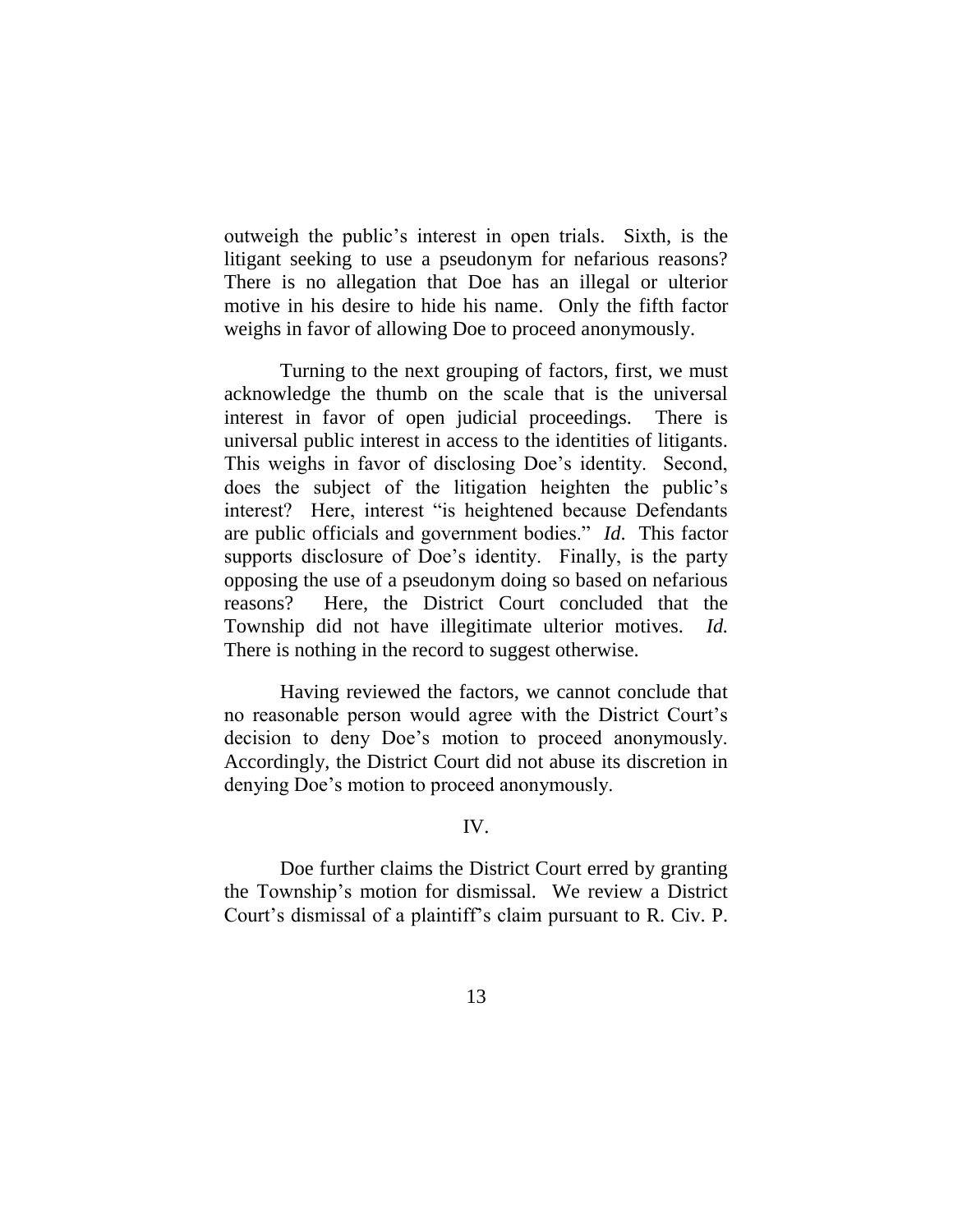41(b) for an abuse of discretion.<sup>3</sup> *Briscoe v. Klaus*, 538 F.3d 252, 257 (3d Cir. 2008) (citing *Emerson v. Thiel Coll.*, 296 F.3d 184, 190 (3d Cir. 2002)).

The District Court offered two bases for granting the Township"s motion for dismissal: failure to prosecute and a balancing of the *Poulis* factors. *Poulis v. State Farm Fire & Cas. Co.*, 747 F.2d 863, 868 (3d Cir. 1984). Either basis was sufficient.

First, Doe refused to proceed in accordance with the District Court's orders. "A party disappointed with a court's ruling may not refuse to proceed and then expect to obtain relief on appeal from an order of dismissal or default." *Spain v. Gallegos*, 26 F.3d 439, 454 (3d Cir. 1994); *see also Guyer v. Beard*, 907 F.2d 1424, 1430 (3d Cir. 1990) ("[Plaintiff"s] position made adjudication of the case impossible. Therefore, any lesser sanction would not have furthered the interests of justice."). The District Court did not clearly err in determining that "[b]ecause Doe's conduct makes adjudication of the case impossible, dismissal pursuant to Rule 41(b) is appropriate, even without consideration of the *Poulis* factors." (App. at A14.)

Additionally, district courts ordinarily balance six factors prior to dismissing a case pursuant to Rule 41(b): (1) the party"s personal responsibility; (2) the prejudice to the adversary; (3) a history of dilatoriness; (4) willfulness or bad

<sup>&</sup>lt;sup>3</sup> "Unless the dismissal order states otherwise, a dismissal under this subdivision (b) . . . operates as an adjudication on the merits." Fed. R. Civ. P. 41(b).